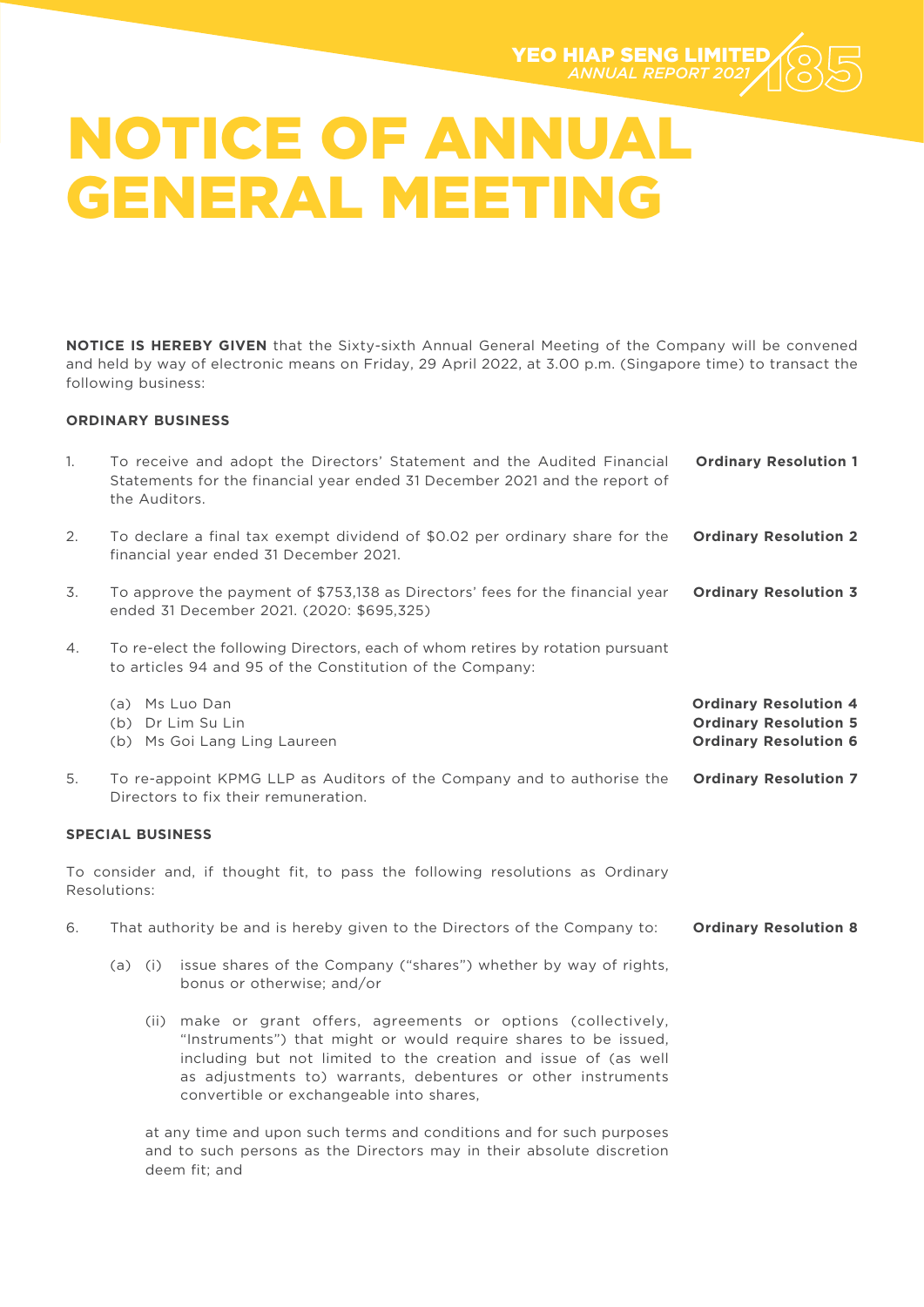

(b) (notwithstanding the authority conferred by this Resolution may have ceased to be in force) issue shares in pursuance of any Instrument made or granted by the Directors while this Resolution was in force,

provided that:

- (1) the aggregate number of shares to be issued pursuant to this Resolution (including shares to be issued in pursuance of Instruments made or granted pursuant to this Resolution) shall not exceed 50 per cent. of the total number of issued shares, excluding treasury shares and subsidiary holdings (as calculated in accordance with sub-paragraph (2) below), of which the aggregate number of shares to be issued other than on a *pro rata* basis to shareholders of the Company shall not exceed 20 per cent. of the total number of issued shares, excluding treasury shares and subsidiary holdings (as calculated in accordance with sub-paragraph (2) below);
- (2) (subject to such manner of calculation as may be prescribed by the Singapore Exchange Securities Trading Limited ("SGX-ST")) for the purpose of determining the aggregate number of shares that may be issued under sub-paragraph (1) above, the total number of issued shares, excluding treasury shares and subsidiary holdings, shall be calculated based on the total number of issued shares, excluding treasury shares and subsidiary holdings, at the time that this Resolution is passed, after adjusting for:
	- (i) new shares arising from the conversion or exercise of any convertible securities or share options or vesting of share awards which were issued and are outstanding or subsisting at the time this Resolution is passed; and
	- (ii) any subsequent bonus issue, consolidation or subdivision of shares,

and, in sub-paragraph (1) above and this sub-paragraph (2), "subsidiary holdings" has the meaning given to it in the Listing Manual of the SGX-ST;

- (3) in exercising the authority conferred by this Resolution, the Company shall comply with the provisions of the Listing Manual of the SGX-ST for the time being in force (unless such compliance has been waived by the SGX-ST) and the Constitution for the time being of the Company; and
- (4) (unless revoked or varied by the Company in General Meeting) the authority conferred by this Resolution shall continue in force until the conclusion of the next Annual General Meeting of the Company or the date by which the next Annual General Meeting of the Company is required by law to be held, whichever is the earlier.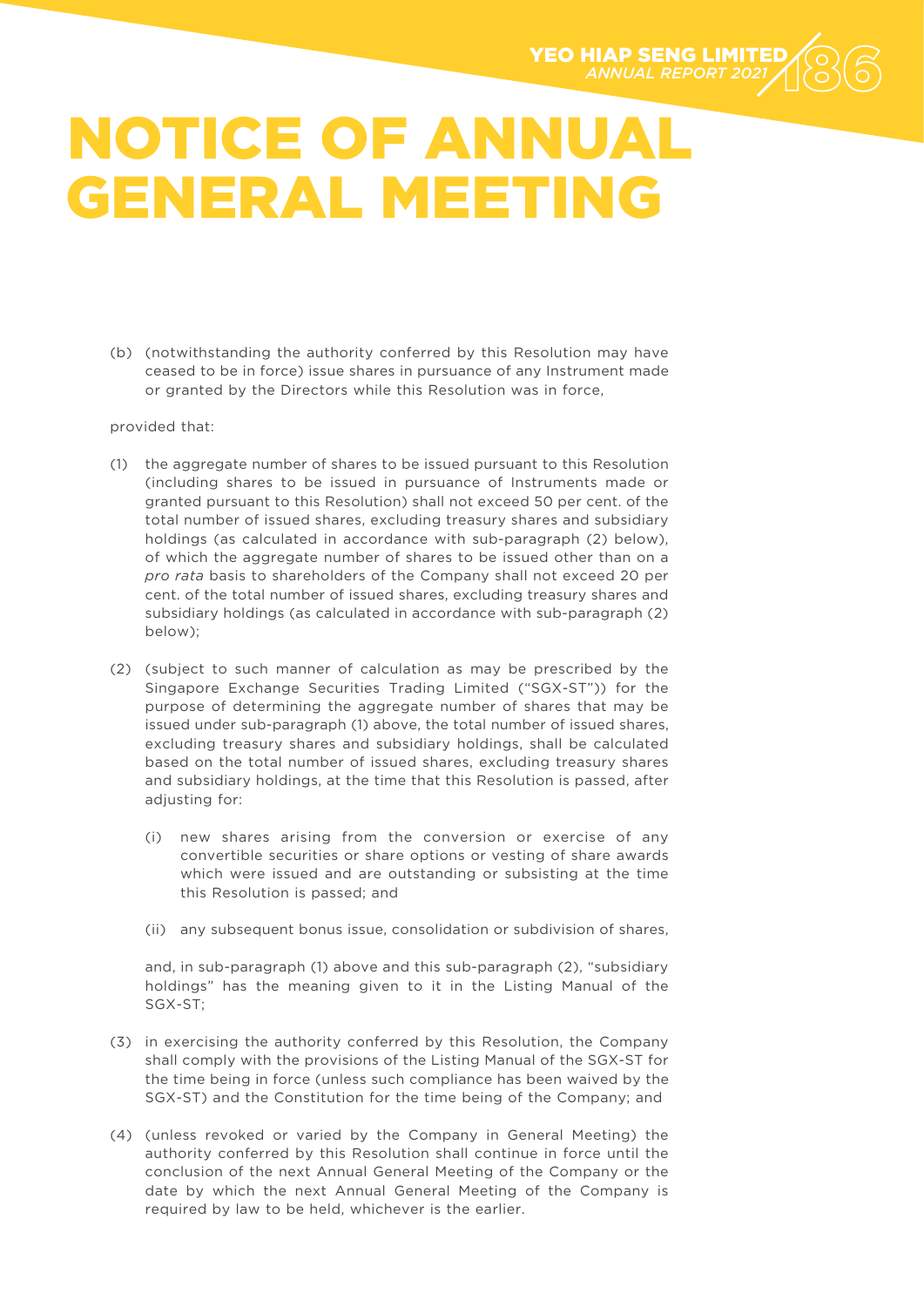

### 7. That:

### **Ordinary Resolution 9**

- (a) for the purposes of Sections 76C and 76E of the Companies Act 1967 (the "Companies Act"), the exercise by the Directors of the Company of all the powers of the Company to purchase or otherwise acquire ordinary shares of the Company ("Shares") not exceeding in aggregate the Maximum Limit (as hereinafter defined), at such price or prices as may be determined by the Directors from time to time up to the Maximum Price (as hereinafter defined), whether by way of:
	- (i) market purchase(s) on the Singapore Exchange Securities Trading Limited ("SGX-ST") and/or any other stock exchange on which the Shares may for the time being be listed and quoted ("Other Exchange"); and/or
	- (ii) off-market purchase(s) (if effected otherwise than on the SGX-ST or, as the case may be, Other Exchange) in accordance with any equal access scheme(s) as may be determined or formulated by the Directors as they consider fit, which scheme(s) shall satisfy all the conditions prescribed by the Companies Act,

and otherwise in accordance with all other laws and regulations and rules of the SGX-ST or, as the case may be, Other Exchange as may for the time being be applicable, be and is hereby authorised and approved generally and unconditionally (the "Share Purchase Mandate");

- (b) unless varied or revoked by the Company in General Meeting, the authority conferred on the Directors of the Company pursuant to the Share Purchase Mandate may be exercised by the Directors at any time and from time to time during the period commencing from the date of the passing of this Resolution and expiring on the earliest of:
	- (i) the date on which the next Annual General Meeting of the Company is held;
	- (ii) the date by which the next Annual General Meeting of the Company is required by law to be held; and
	- (iii) the date on which purchases and acquisitions of Shares pursuant to the Share Purchase Mandate are carried out to the full extent mandated;
- (c) in this Resolution:

"Maximum Limit" means that number of Shares representing 10% of the issued Shares (excluding treasury shares and subsidiary holdings (as defined in the Listing Manual of the SGX-ST)) as at the date of the passing of this Resolution;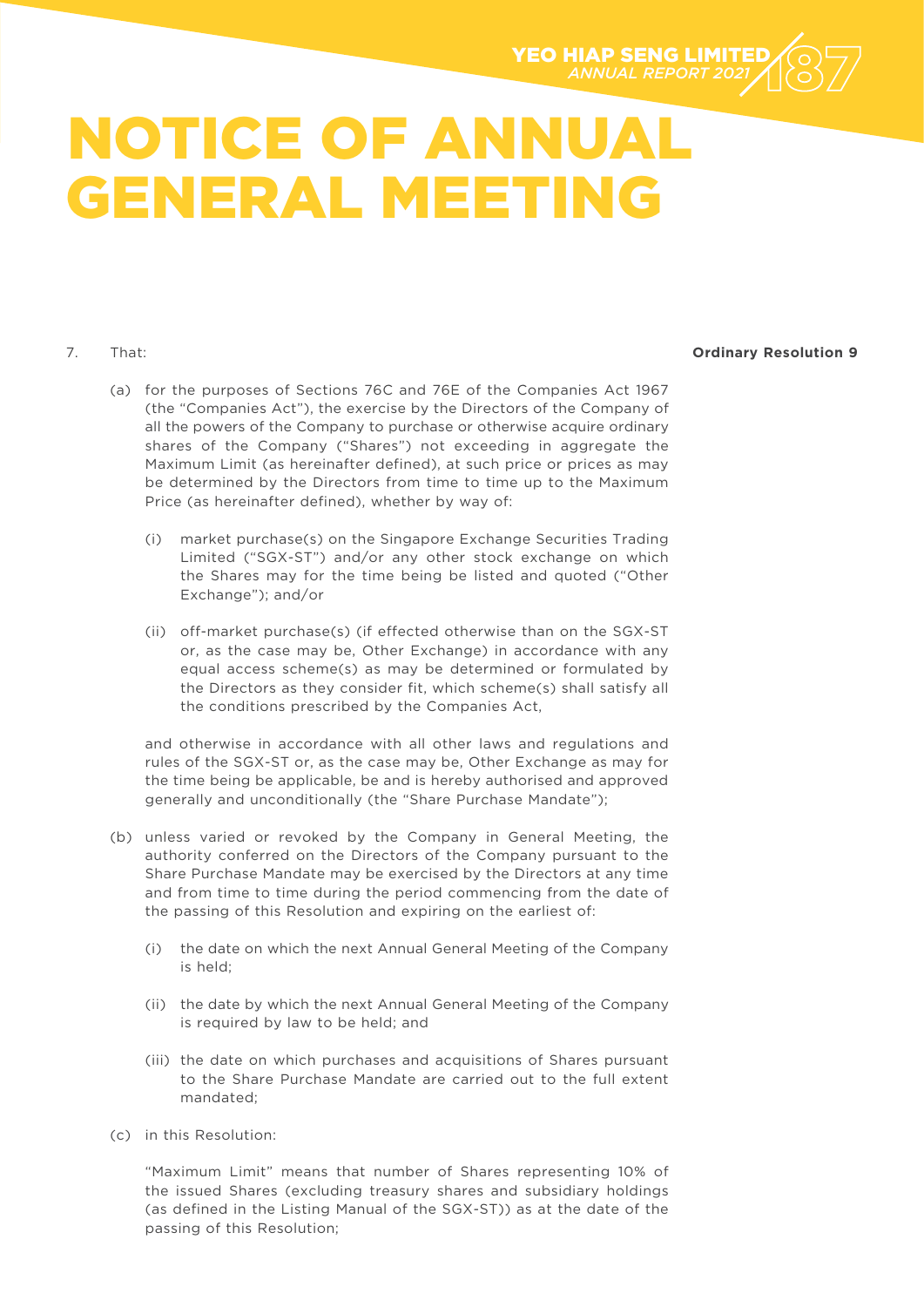

"Maximum Price" in relation to a Share to be purchased, means the purchase price (excluding brokerage, commission, applicable goods and services tax and other related expenses) not exceeding:

- (i) in the case of a market purchase of a Share, 105% of the Average Closing Price; and
- (ii) in the case of an off-market purchase of a Share, 120% of the Average Closing Price,

#### where:

"Average Closing Price" means the average of the closing market prices of the Shares over the last five Market Days on which the Shares were transacted on the SGX-ST or, as the case may be, Other Exchange, before the date of the market purchase or, as the case may be, the date of the making of the offer pursuant to an off-market purchase, and deemed to be adjusted for any corporate action that occurs during the relevant five-day period and the date of the market purchase or, as the case may be, the date of the making of the offer pursuant to an off-market purchase;

"date of the making of the offer" means the date on which the Company makes an offer for the purchase or acquisition of Shares from shareholders, stating the purchase price (which shall not be more than the Maximum Price calculated on the foregoing basis) for each Share and the relevant terms of the equal access scheme for effecting the off-market purchase; and

"Market Day" means a day on which the SGX-ST (or, as the case may be, Other Exchange) is open for trading in securities; and

- (d) the Directors of the Company and/or any of them be and are hereby authorised to complete and do all such acts and things (including executing such documents as may be required) as they and/or he may consider expedient or necessary to give effect to the transactions contemplated and/or authorised by this Resolution.
- 8. That the Directors of the Company be and are hereby authorised to grant **Ordinary Resolution 10** options and/or awards in accordance with the provisions of the Yeo Hiap Seng Limited Share Incentive Plan (the "Plan"), and to allot and issue from time to time such number of shares of the Company as may be required to be issued pursuant to the exercise of options under the Plan and/or such number of fully paid shares of the Company as may be required to be issued pursuant to the vesting of awards under the Plan, provided that the aggregate number of new shares to be issued pursuant to the Plan shall not exceed 10% of the total number of issued shares of the Company (excluding treasury shares and subsidiary holdings (as defined in the Listing Manual of the Singapore Exchange Securities Trading Limited)) from time to time.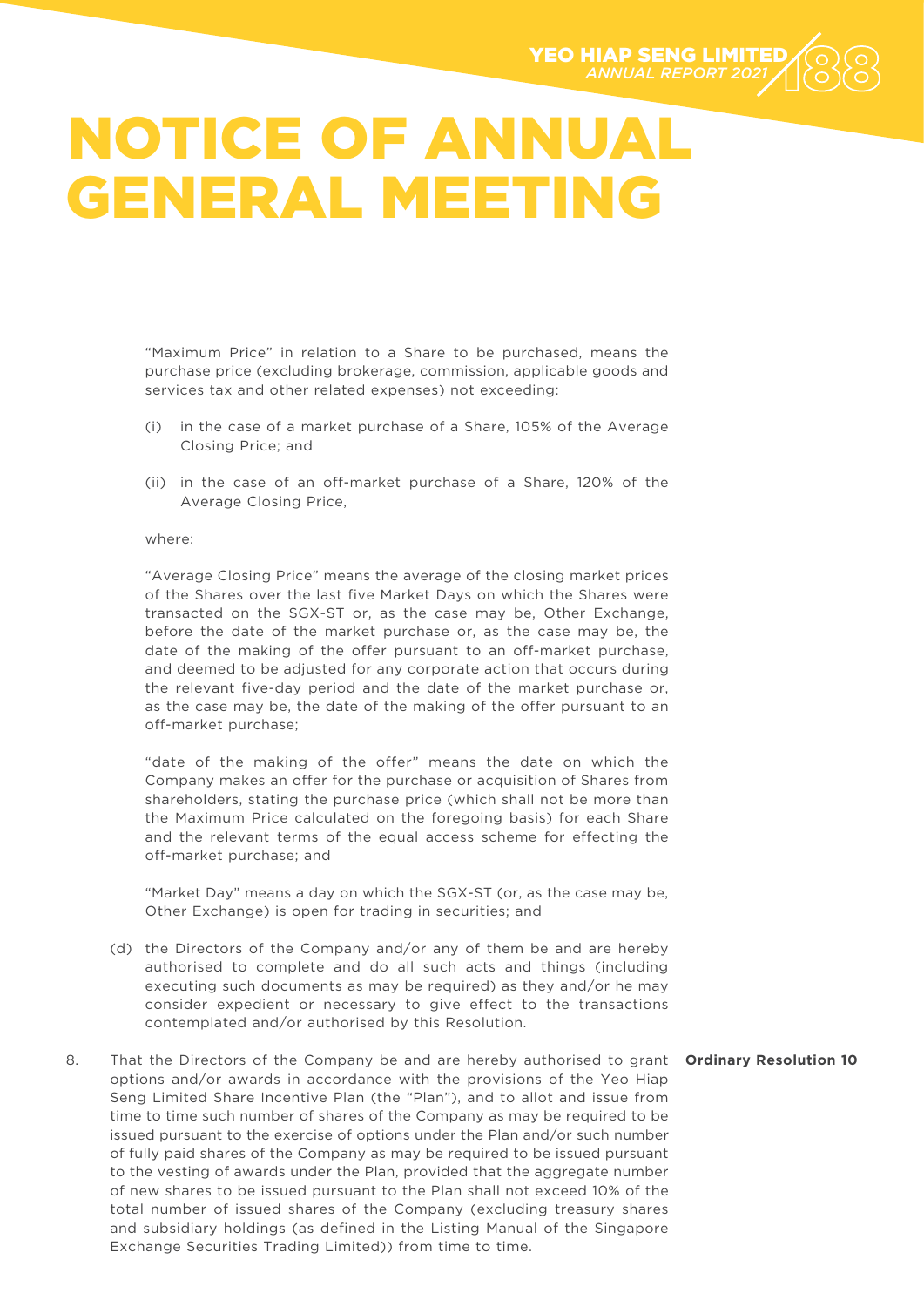

9. That pursuant to Section 161 of the Companies Act 1967, authority be and is hereby given to the Directors of the Company to allot and issue from time to time such number of shares of the Company as may be required to be allotted and issued pursuant to the Yeo Hiap Seng Limited Scrip Dividend Scheme.

**Ordinary Resolution 11**

BY ORDER OF THE BOARD

Tan Pek Bhee Company Secretary

Singapore, 28 March 2022

#### **Notes:**

- 1. The Annual General Meeting is being convened, and will be held, by way of electronic means pursuant to the COVID-19 (Temporary Measures) (Alternative Arrangements for Meetings for Companies, Variable Capital Companies, Business Trusts, Unit Trusts and Debenture Holders) Order 2020. Printed copies of this Notice will not be sent to members. Instead, this Notice will be sent to members by electronic means via publication on the Company's website at the URL https://www.yeos.com.sg/investor-relations/agm-updates/. This Notice will also be made available on the SGX website at the URL https://www.sgx.com/securities/company-announcements.
- 2. Alternative arrangements relating to attendance at the Annual General Meeting via electronic means (including arrangements by which the meeting can be electronically accessed via live audio-visual webcast or live audio-only stream), submission of questions to the Chairman of the Meeting in advance of the Annual General Meeting, addressing of substantial and relevant questions at or before the Annual General Meeting and voting by appointing the Chairman of the Meeting as proxy at the Annual General Meeting, are set out in the accompanying Company's announcement dated 28 March 2022. This announcement may be accessed at the Company's website at the URL https://www.yeos.com.sg/investor-relations/agm-updates/, and will also be made available on the SGX website at the URL https://www.sgx.com/securities/company-announcements.
- 3. **As a precautionary measure due to the current COVID-19 situation in Singapore, a member will not be able to attend the Annual General Meeting in person. A member (whether individual or corporate) must appoint the Chairman of the Meeting as his/her/its proxy to attend, speak and vote on his/her/its behalf at the Annual General Meeting if such member wishes to exercise his/her/its voting rights at the Annual General Meeting.** The accompanying Proxy Form for the Annual General Meeting may be accessed at the Company's website at the URL https://www.yeos.com.sg/investor-relations/agm-updates/, and will also be made available on the SGX website at the URL https://www.sgx.com/securities/company-announcements.

Where a member (whether individual or corporate) appoints the Chairman of the Meeting as his/her/its proxy, he/she/it must give specific instructions as to voting, or abstention from voting, in respect of a resolution in the Proxy Form, failing which the appointment of the Chairman of the Meeting as proxy for that resolution will be treated as invalid.

CPF and SRS investors who wish to appoint the Chairman of the Meeting as proxy should approach their respective CPF Agent Banks or SRS Operators to submit their votes by 5.00 p.m. on 19 April 2022.

- 4. The Chairman of the Meeting, as proxy, need not be a member of the Company.
- 5. The Proxy Form appointing the Chairman of the Meeting as proxy must be submitted to the Company in the following manner:
	- (a) if submitted by post, be lodged at the registered office of the Company, Yeo Hiap Seng Limited, Attn: The Company Secretary, 3 Senoko Way, Singapore 758057; or
	- (b) if submitted electronically, be submitted via email to the Company at agm2022@yeos.com,

in either case, by **3.00 p.m.** on **26 April 2022**, being not less than 72 hours before the time appointed for holding the Annual General Meeting.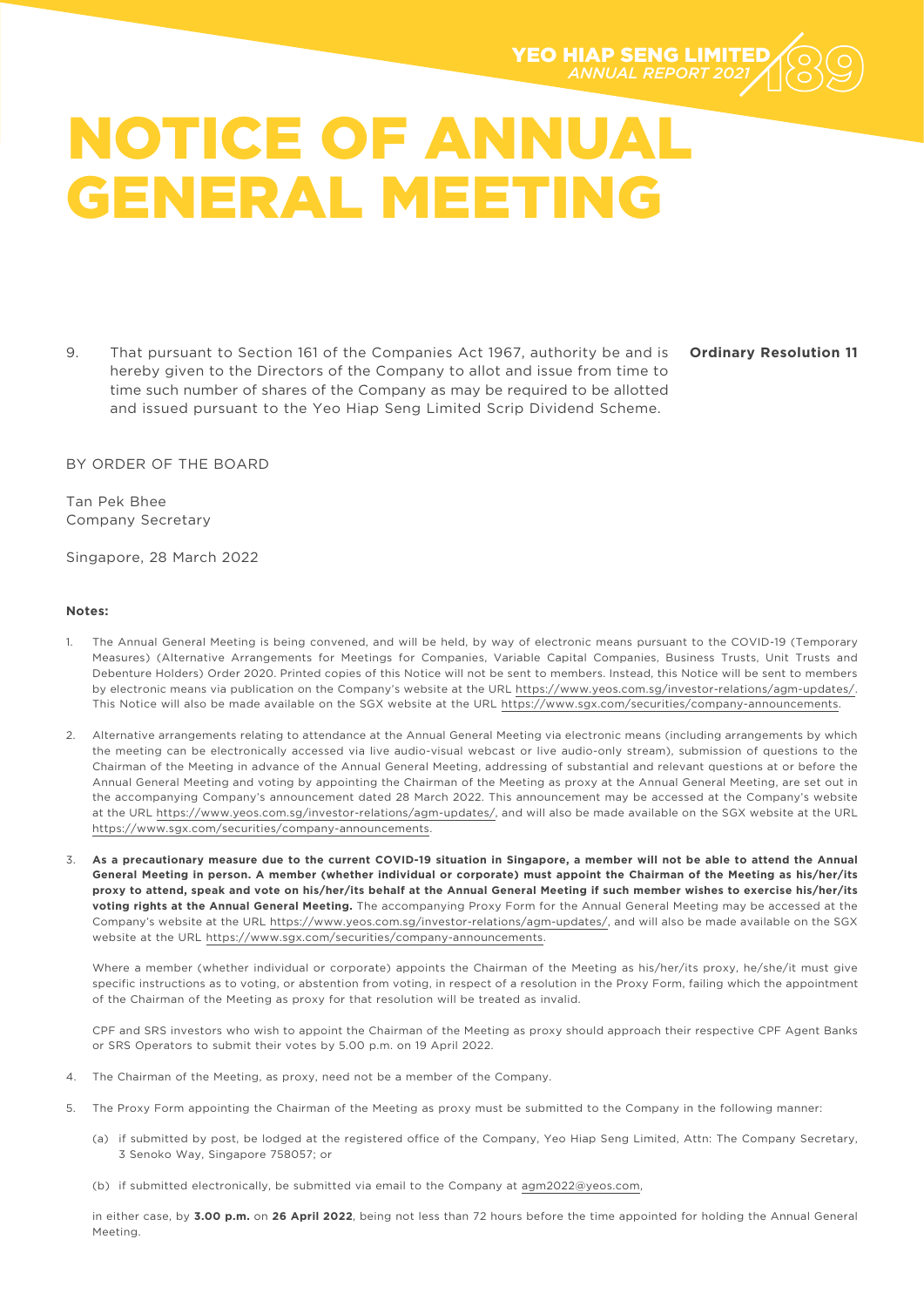A member who wishes to submit a Proxy Form must first download, complete and sign the Proxy Form, before submitting it by post to the address provided above, or before scanning and sending it by email to the email address provided above.

#### **Due to the current COVID-19 situation in Singapore, members are strongly encouraged to submit completed Proxy Forms electronically via email.**

- 6. The Annual Report for the financial year ended 31 December 2021 ("Annual Report 2021") and the Letter to Shareholders dated 28 March 2022 in relation to the proposed renewal of the share purchase mandate ("Letter to Shareholders") may be accessed at the Company's website at the URL https://www.yeos.com.sg/investor-relations/annual-reports/ as follows:
	- (a) the Annual Report 2021 may be accessed at the above URL by clicking on the image of the cover of the Annual Report 2021 under the section titled "ANNUAL REPORTS"; and
	- (b) the Letter to Shareholders may be accessed at the above URL by clicking on the hyperlink "April 2022" under the section titled "LETTER TO SHAREHOLDERS".
- 7. Any reference to a time of day is made by reference to Singapore time.

#### **Personal Data Privacy:**

By submitting an instrument appointing the Chairman of the Meeting as proxy to attend, speak and vote at the Annual General Meeting and/or any adjournment thereof, a member of the Company consents to the collection, use and disclosure of the member's personal data by the Company (or its agents or service providers) for the purpose of the processing, administration and analysis by the Company (or its agents or service providers) of the appointment of the Chairman of the Meeting as proxy for the Annual General Meeting (including any adjournment thereof) and the preparation and compilation of the attendance lists, minutes and other documents relating to the Annual General Meeting (including any adjournment thereof), and in order for the Company (or its agents or service providers) to comply with any applicable laws, listing rules, take-over rules, regulations and/or guidelines.

#### **Notice of Books Closure:**

Notice is hereby given that the Share Transfer Books and Register of Members of the Company will be closed on 12 May 2022 for the purposes of determining shareholders' entitlements to the proposed final dividend.

Duly completed and stamped transfers of the ordinary shares of the Company ("Shares") received by the Company's Share Registrar, B.A.C.S. Private Limited at 77 Robinson Road, #06-03 Robinson 77, Singapore 068896 up to 5.00 p.m. on 11 May 2022 will be registered before shareholders' entitlements to the final dividend are determined.

Shareholders whose securities accounts with The Central Depository (Pte) Limited are credited with Shares as at 5.00 p.m. on 11 May 2022 will rank for the proposed final dividend.

Subject to shareholders' approval at the Sixty-sixth Annual General Meeting to be held on 29 April 2022, the payment of the final dividend of \$0.02 per Share will be made on 27 June 2022.

#### **Additional information relating to items of Ordinary and Special Business:**

Ordinary Resolution 4 – Subject to her re-election, Ms Luo Dan, who is an Independent & Non-executive Director, will continue to serve as Chairman of the Remuneration Committee and a member of the Nominating Committee. Please refer to the sections "Profile of the Board of Directors", "Corporate Governance Report" and "Supplemental Information on Directors Seeking Re-Election" in the Annual Report 2021 for more information on Ms Luo Dan.

Ordinary Resolution 5 – Subject to her re-election, Dr Lim Su Lin, who is an Independent & Non-executive Director, will continue to serve as a member of the Nominating Committee. Please refer to the sections "Profile of the Board of Directors", "Corporate Governance Report" and "Supplemental Information on Directors Seeking Re-Election" in the Annual Report 2021 for more information on Dr Lim Su Lin.